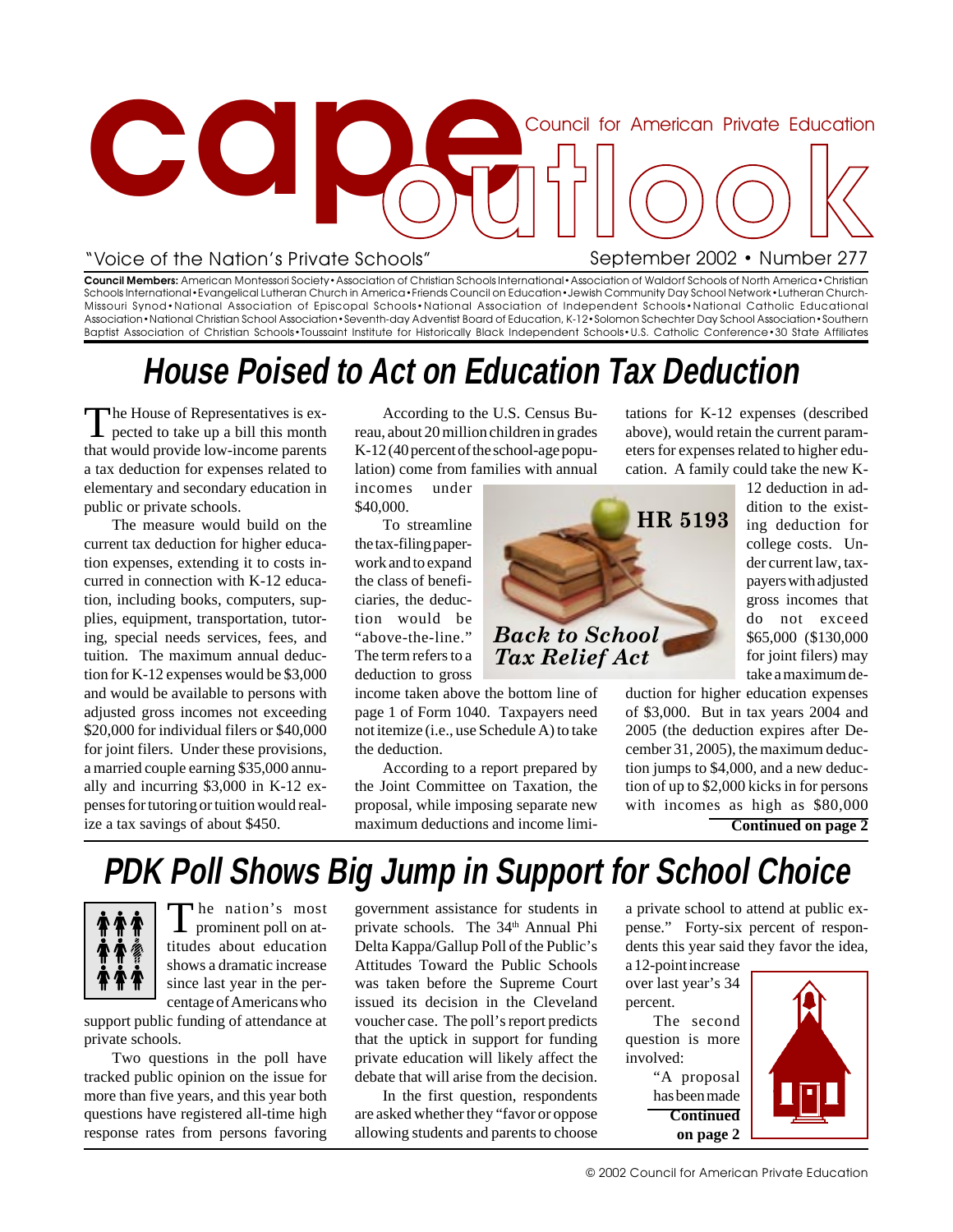### **H.R. 5193 continued from page 1 Poll continued from page 1**

(\$160,000 for joint filers). So while the higher education deduction is available to families with a range of incomes, the K-12 deduction would be distinctly focused on families most in need.

The Joint Committee estimates the bill would have a cumulative revenue loss through 2006 of \$4.9 billion. As is the case with the tax deduction for college expenses, as well as all other deductions and credits, the revenue effect would involve a general loss to the U.S. Treasury and would not be related to a particular expenditure item.

The bill, called the *Back to School Tax Relief Act* (H.R. 5193), represents a compromise among various parties determined to enact some measure of tax relief to help families with K-12 education costs. Last April, Representative Bob Schaffer (R-CO) proposed a tax credit for contributions to public or private schools and to nonprofit organizations that award grants to students for education expenses. That proposal was reviewed by Ways and Means Committee Chairman Bill Thomas (R-CA) and his staff, who helped reshape it into H.R. 5193. The new bill is backed by House Republican leadership.

### HR 5193 in Brief

- Expands current tax deduction for higher education expenses by including an additional deduction for K-12 expenses.
- Covers expenses such as tuition, tutoring, books, computers, supplies, equipment, transportation, special needs services, and fees.
- Available to individuals with annual incomes up to \$20,000 and to joint filers with incomes up to \$40,000.
- Begins with tax year 2003 and ends after tax year 2005.

that would allow parents to send their school-age children to any public, private, or church-related school they choose. For those parents choosing nonpublic schools, the government would pay all or part of the tuition. Would you favor or oppose this proposal in your state?"

Fifty-two percent said they favor the proposal, while 46 percent oppose it. Support jumped 8 points from last year's level of 44 percent. A breakout





by race is revealing: 49 percent of whites and 63 percent of nonwhites support the proposal. And a sharp divide

also exists by age. Sixty-nine percent of 18- to 29- year-olds favor the idea, while only 39 percent of persons 50 or older do so.

In a section dealing with policy implications, the report concludes that the "jump in support for allowing students and parents to choose a private school to attend at public expense will fuel the debate over vouchers that is almost guaranteed by the recent Supreme Court decision on vouchers."

### **SAT Scores Up and Down**

The College Board last month released SAT scores for college-bound graduates of the class of 2002. The story in a nutshell is this: math scores are up, verbal scores are down.

Since 1997, average math scores rose 5 points, with the 2002 score of 516

> National Public Religious

being the highest in 32 years. Average verbal scores, however, declined 1 point since 1997, hitting an unremarkable 504 in 2002. Combined SAT scores for the class of 2002 totaled 1020, a net gain of 4 points since 1997.

Scores varied considerably by type of school. Combined scores for public schools, religious schools, and independent schools were, respectively, 1012, 1057, and 1119. Since 1997, scores rose 2 points for public schools, 18 points for religious schools, and 12 much as half of the 4-point gain in the national average combined score since 1997 may be attributable to the aboveaverage increases posted by private school students—quite an accomplishment, since they constitute a relatively small share of seniors

points for independent schools. Thus, as

taking the SATs. Private schools enroll 9 percent of the nation's  $12<sup>th</sup>$  graders, and account for 17 percent of  $12<sup>th</sup>$  grade SAT takers from traditional schools (a term that excludes charter, correspondence, home, Verbal Math Independent 549 570**SAT Test Scores Class of 2002** 504 516 500 512 531 526

and non-accredited schools).

Nationally, 46 percent of this year's 2.87 million high school graduates took the SAT, including 40 percent of 2.59 million public school graduates and 76 percent of 280,000 private school graduates.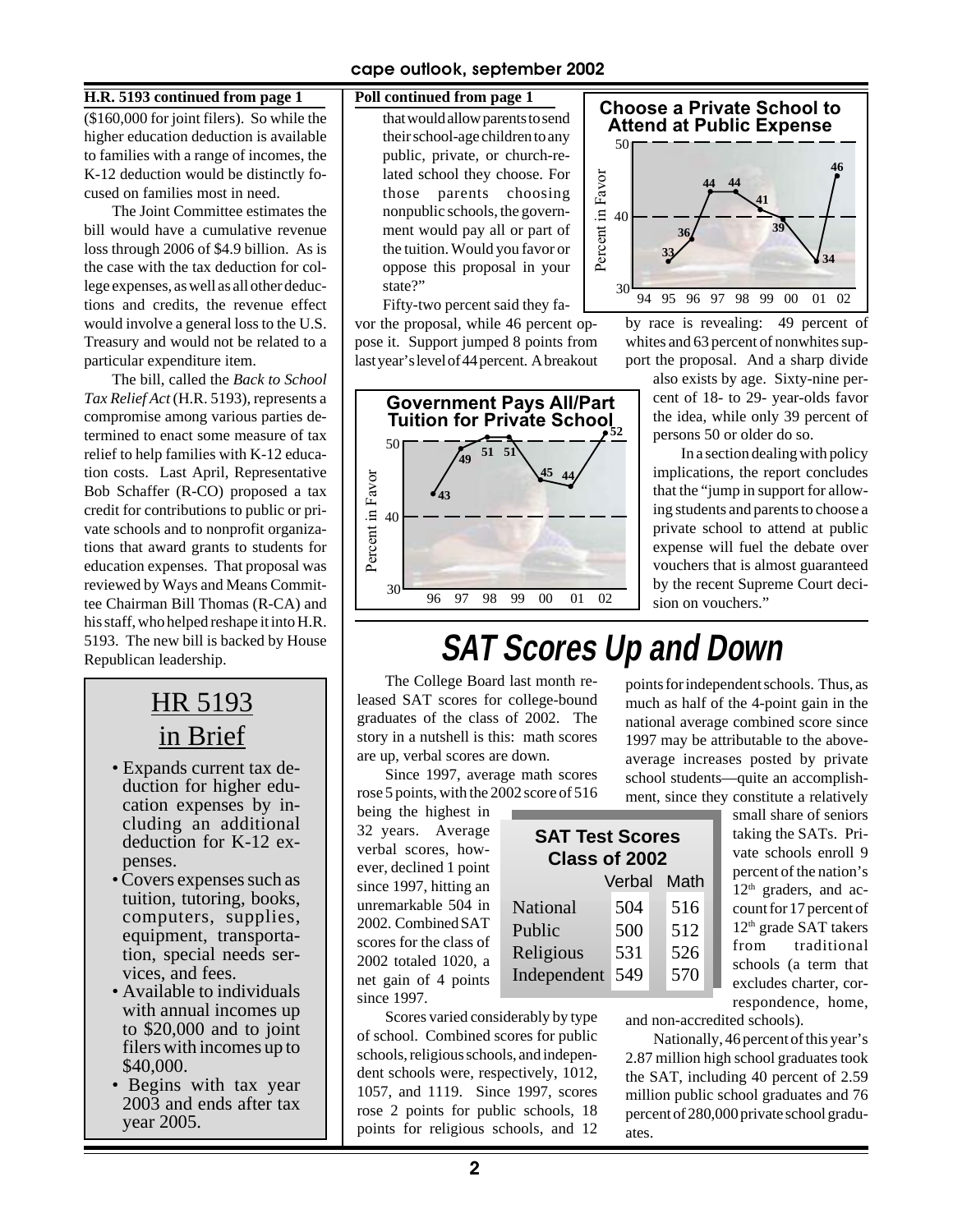## **Guidance Issued on Supplemental Services Program**

Private schools are eligible providers of supplemental services under the *No Child Left Behind Act* (NCLBA). That was just one of the details delivered last month in guidance released by the U.S. Department of Education on the new supplemental services program.

Low-income students who attend persistently failing public schools are entitled to extra academic services, such as tutoring and remediation, that take place outside the regular school day. Parents select the provider of services from a list of providers approved by the state.

Students at an estimated 3,000 public schools in their second year of needing improvement will be eligible to receive supplemental services this fall. The number of schools and students is expected to grow dramatically in future years.

Each eligible student will receive funds for supplemental services equal either to the amount the district receives in Title I funding per low-income child or to the cost of the services, whichever is less.

In anticipation of the opportunities presented by this new provision of education law, various for-profit vendors are gearing up to provide supplemental services. But the Department's guidance makes clear that states can approve a variety of entities as service providers, including private schools, faith-based organizations, and other community organizations. Private schools should have no problem meeting the qualifying criteria, one being a record of effectiveness in improving student academic achievement. Offering supplemental services could be a way for private schools to reach out to the community and assist children not currently enrolled in the school. In return, the school and its teachers would be compensated for the costs of providing the services.

To be eligible providers, schools have to be approved by their state education departments. States are now in the process of publishing provider criteria

and applications.

The guidance issued August 6 states that a supplemental service provider "is not, merely by being a provider, a 'recipient of Federal financial assistance.'" The document goes on to say that providers must meet "all applicable federal, state, and local health, safety, and civil rights laws" and "may not discriminate on the basis of race, national origin, sex, or disability in accepting students, and providing students with supplemental educational services." The provisions apply to the supplemental educational services program and not to the entire agency or institution delivering the service.

With respect to faith-based organizations (FBOs) serving as providers of supplemental services, the guidance document clarifies that while such providers may not "discriminate against beneficiaries on the basis of religion," they are not required to "give up their religious character or identification to be providers." The document underscores the prohibition against federal funds being used to support "religious practices, such as religious instruction, worship, or prayer," and directs FBOs to "comply with generally applicable cost accounting requirements to ensure that federal funds are not used to support these activities."

On whether private school students are entitled to supplemental services, the Department's guidance repeats the provision in the *No Child Left Behind Act* that such services are only available to qualifying children in public schools.

The supplemental services guidance document is available on the Web at [http://www.ed.gov/offices/OESE/](http://www.ed.gov/offices/OESE/SASA/suppsvcsguid.pdf) [SASA/suppsvcsguid.pdf](http://www.ed.gov/offices/OESE/SASA/suppsvcsguid.pdf).

*Private Schools and the No Child Left Behind Act*

**Download CAPE's New Guide [www.capenet.org/new.html](http://www.capenet.org/new.html)**

## **Report Issued on Teacher Quality**

What are the marks of an effective teacher? "[R]igorous research indicates that verbal ability and content knowledge are the most important attributes of highly qualified teachers." So says Secretary of Education Rod Paige in his first annual report to Congress on teacher quality.

According to the report, titled Meeting the Highly Qualified Teacher Challenge, "[S]tudies have consistently documented the important connection between a teacher's verbal and cognitive abilities and student achievement." Stanford University economist Eric Hanushek is quoted in the report as saying, "[P]erhaps the closest thing to a consistent conclusion across studies is the finding that teachers who perform well on verbal ability tests do better in the classroom [in boosting student achievement]."

That's good news for students in private schools. A 1999 report on firsttime teachers from the National Center for Education Statistics (NCES) found that the average SAT verbal score was 578 for private school teachers and 520 for public school teachers (Progress Through the Teacher Pipeline, table C26). The average SAT math score was 558 for private school teachers and 516 for public school teachers.

Secretary Paige's report calls into question the value of prospective teachers attending schools of education. "Historically, research suggests that students enrolled in schools of education are not as academically accomplished as other university students." Data also suggest that such schools "fail to attract the best students." Only 14 percent of college graduates who majored in education and 15 percent of all public school teachers had SAT or ACT scores in the top quartile. "In contrast, 25 percent of uncertified teachers scored in the top quartile on these tests, as did 33 percent of private school teachers."

Meeting the Highly Qualified Teacher Challenge is available at [http:/](http://www.title2.org/secReport.htm) [/www.title2.org/secReport.htm.](http://www.title2.org/secReport.htm)